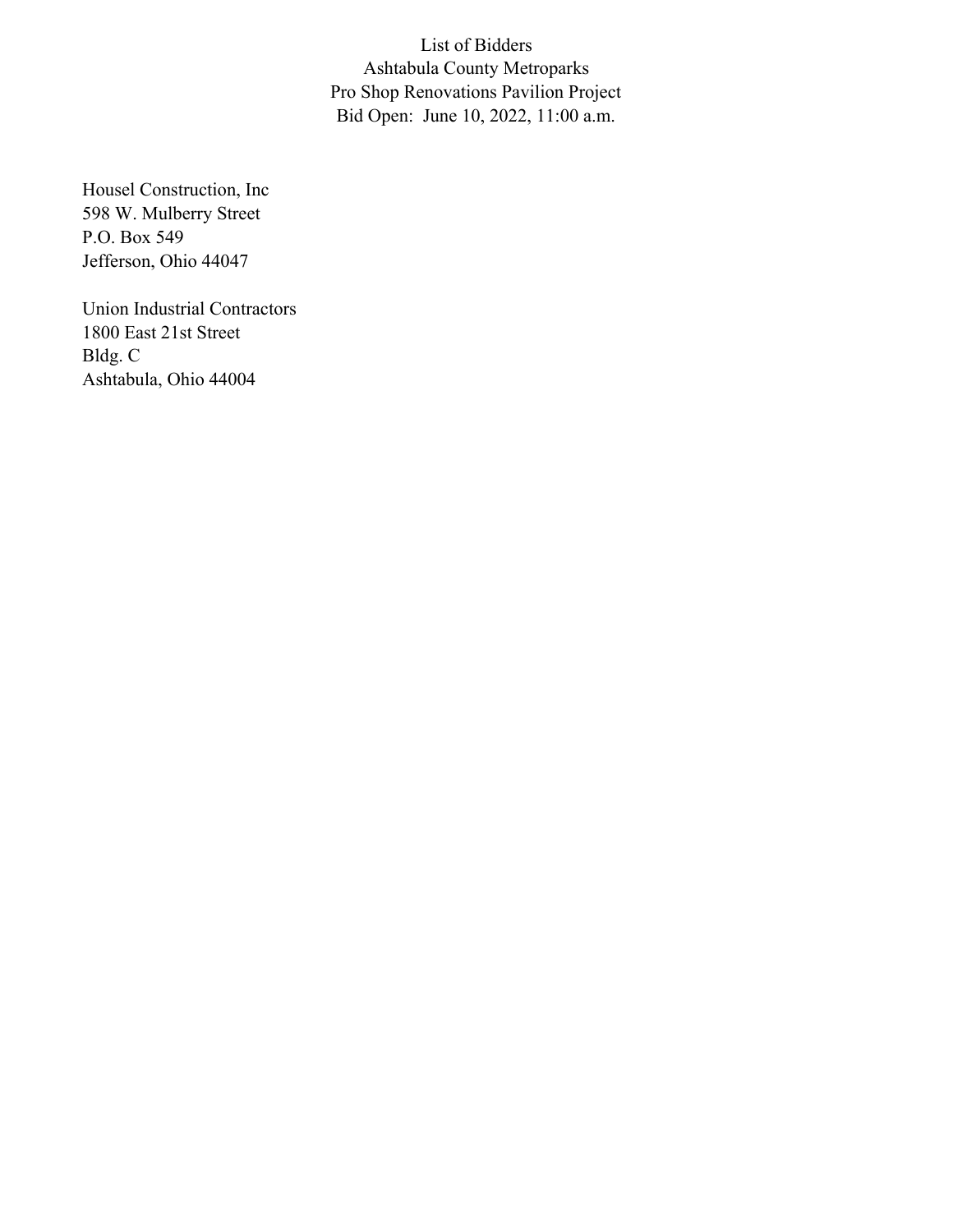Bid Totals Ashtabula County Metroparks Pro Shop Renovations Pavilion Project Bid Open: June 10, 2022, 11:00 a.m.

| <b>Bidder</b>                | <b>Totals</b> |  |  |  |
|------------------------------|---------------|--|--|--|
| Housel Construction, Inc.    | \$364,960.00  |  |  |  |
| Union Industrial Contractors | \$314,000.00  |  |  |  |